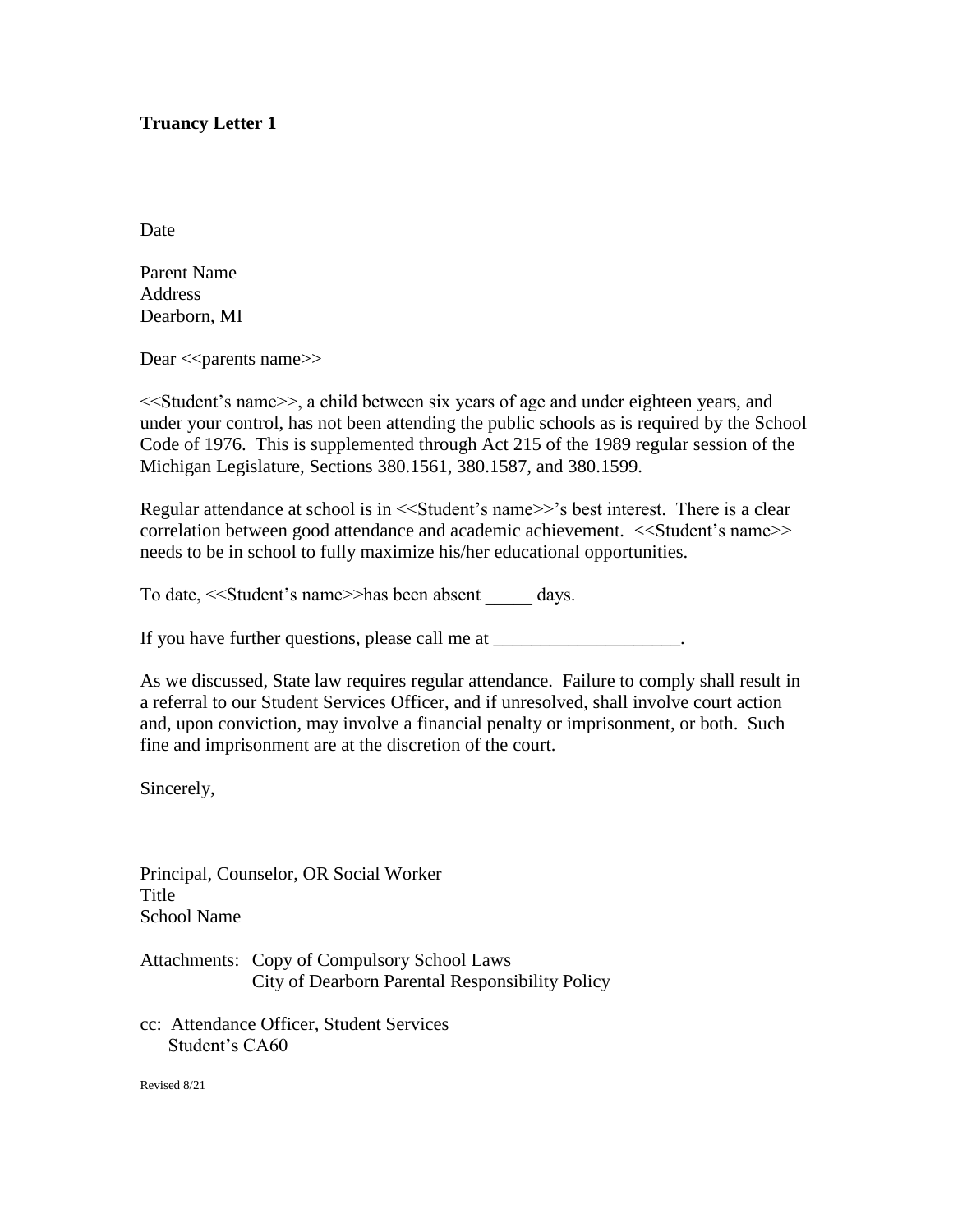إنذار الغياب -1-

التاريخ:

اسم ولي الأمر/ الوصبي القانوني: العنوان: ديربورن-ميشيغان.

السيد/ة ----------------------------- الكريم / ـة: اسم الطالب: ----------------------

إنّ الطالب المذكور اسمه سابقاً والذي تُعتبر أنت المسؤول عنه وتحت رعايتك قانونياً ويتراوح عمره بين 6 سنوات وأقل من 18 سنة، تغيب عن المدرسة بنسبة تتوافق مع قانون المدارس لعام .1976 المكتمل بواسطة القانون رقم 215 من سنة 1989 وجزء من ٣٨٠.١٩٥٩. و٣٨٠.١٥٦١ و٣٨٠.١٥٨٧

يعد الحضور المنتظم في المدرسة في مصلحة << اسم الطالب >>. هناك علاقة وطيدة بين الحضور المستوى الأكاديمي للطالب لذا فإن حضور الطّالب مهم جداً لتوسيع أفاق نجاحه. يجب أن يتواجد الطالب << اسم الطالب >> في المدرسة للحصول على أقصى قدر من التعليم.

> لغاية هذا التاريخ، ان الطالب/ـة قد تغيب/ ـت عن المدرسة ------------- أيام. إذا كانت لديكم أية أسئلة الرجاء الاتصال بي على الرقم

كما ناقشنا، ينص قانون الوالية على الحضور المنتظم وقد يؤدي عدم االمتثال لهذا لقانون إلى إحالة ملف الطالب إلى ضابط الحضور في قسم شؤون الطالب. في حال عدم حل المسألة يمكن أن يسفر األمر عن خضوع الطالب للمساءلة والمحاكمة إذا لم يتّم اتخاذ الاجراءات المناسبة في الوقت المناسب. وإذا لم يتم التوصل إلى حلّ وتمتّ الإدانة قد يتوجب عليكم دفع غرامة مالية أو مواجهة عقوبة السجن، أو الاثنين معاً. يؤخذ هكذا قرار من قبل المحكمة.

شكراً لكم.

المدير / مستشار المدرسة / اخصائية الخدمة االجتماعية اسم المدرسة

مرفق-نسخة عن قوانين المدرسية اإللزامية

ضابط الحضور والغياب، خدمات الطالب سجل الطالب المجمل

تم التعديل في آب/ أغسطس 21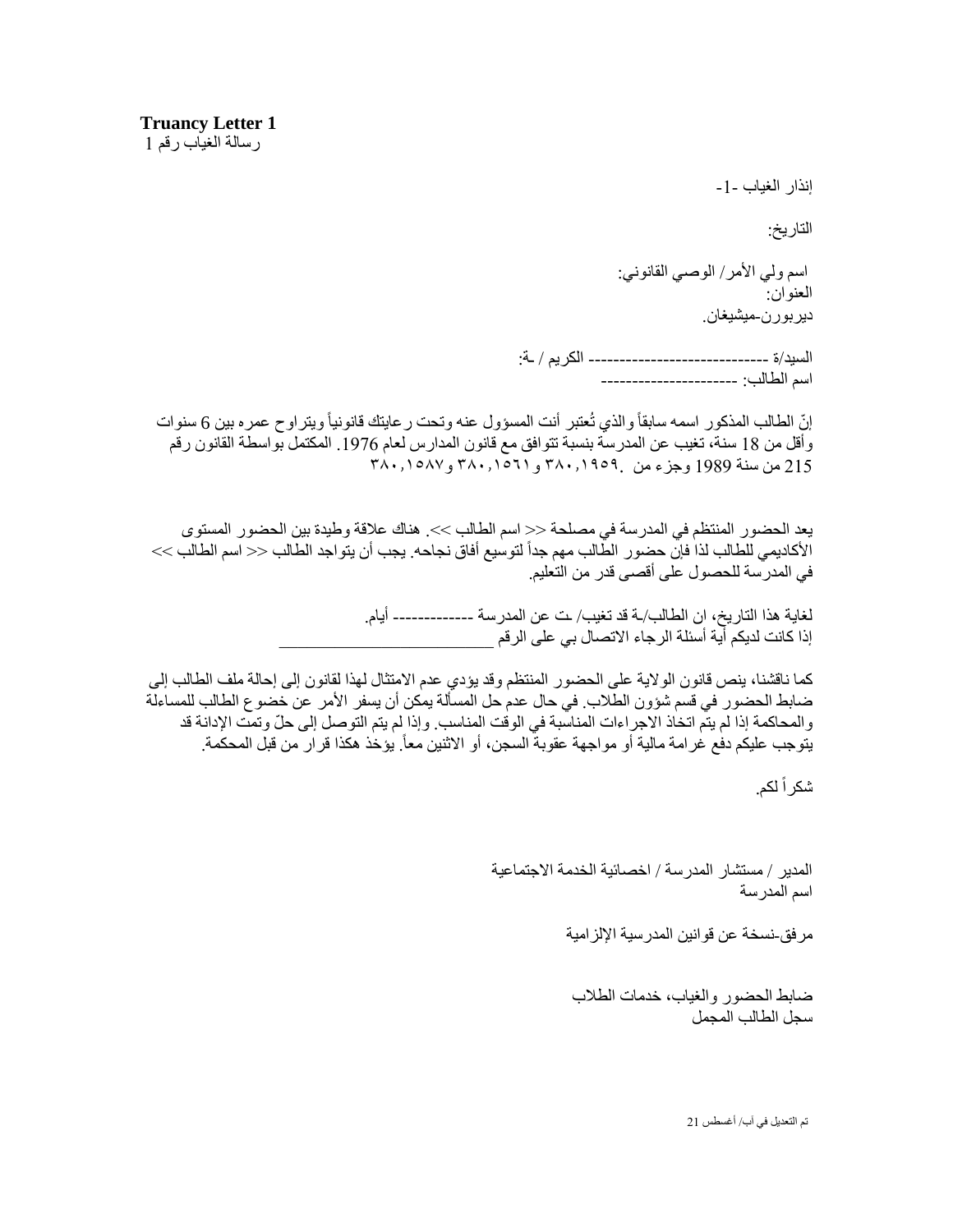## **Truancy Letter 2**

Date

Parent Name Address Dearborn, MI

Dear << parents name >>:

Excessive absenteeism continues to impede <<Student's name>>'s education opportunities.

To date, << Student's name >> has missed days of instruction.

I am referring this matter to Dearborn Public School's Attendance Officer to investigate for violation of the Compulsory School Laws.

If you have any questions, please contact me at \_\_\_\_\_\_\_\_\_\_\_\_\_\_\_\_\_\_\_\_\_\_\_\_\_.

Sincerely,

Principal, OR Counselor, OR Social Worker Title School Name

cc: Attendance Officer, Student Services Student's CA60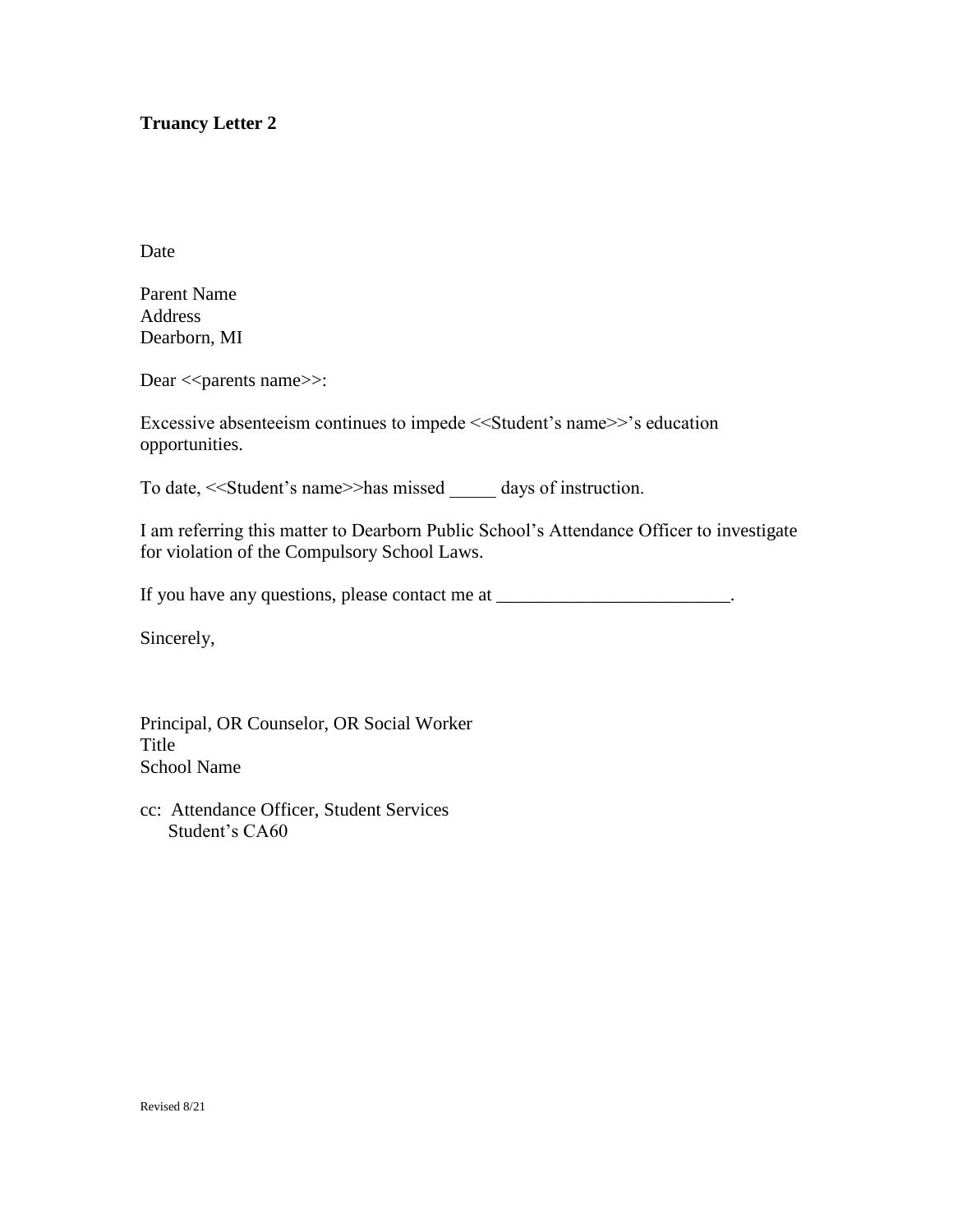رسالة الغياب الغير مبرر رقم 2

التاريخ**:** اسم ولي األمر/ الوصي**:** القانوني العنوان**:** ديربورن ميشيغان**.**

السيد / السيدة \_\_\_\_\_\_\_\_\_\_\_\_\_\_\_\_\_ الكريم / ـة **:**

الغياب الغير مبرر المتكرر بشكل مفرط للطالب/ ـة (اسم الطالب) يعيق حصوله على الفرصة التعليمية التي يحتاجها لضمان نجاحه **.**

لغاية هذا التاريخ، إن )اسم الطالب( قد تغيب/ـت عن المدرسة \_\_\_\_\_\_\_\_\_\_\_\_\_\_\_\_أيام**.**

سوف تتم إحالة الأمر إلى ضابط الحضور لمدارس ديربورن للتحقيق في انتهاك قانون المواظبة على الحضور المدرسي **.**

إذا كان لديكم أي أسئلة، الرجاء االتصال بي على الرقم: \_\_\_\_\_\_\_\_\_\_\_\_\_\_\_\_

شكر اً لكم**.** 

المدير / مستشار المدرسة / اخصائية الخدمة االجتماعية

اسم المدرسة

ضابط الحضور، خدمات الطالب سجل الطالب المجمل

تم التعديل في آب/ أغسطس 21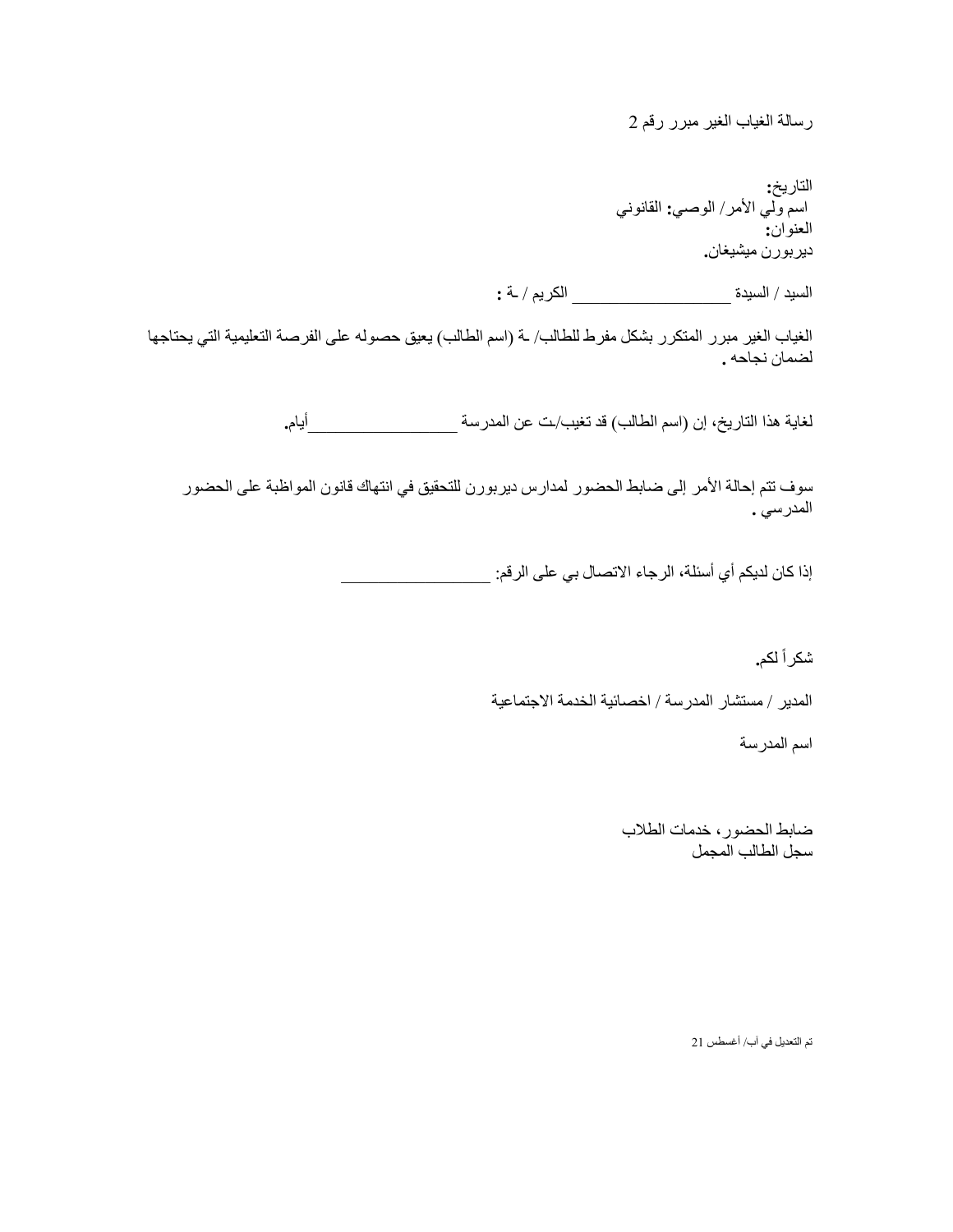# **COMPULSORY SCHOOL LAWS OF THE STATE OF MICHIGAN**

#### Dear Parent/Guardian:

The Dearborn Schools District has a responsibility under the laws of the State of Michigan to inform you of your responsibility for the education of your student. The Prosecutor's Office and the courts can become involved in three ways. The state law is explained under the following sections:

**First**, the Compulsory School Attendance law requires that "every parent, guardian, or other person in this state having control and charge of a child..., shall send that child to public schools during the entire school year. A child...shall attend school from age six to eighteen. The child's attendance shall be continuous and consecutive…" MCL 380.1561(1) a parent or other person in a parental relation who fails to comply with this compulsory school attendance law is guilty of a misdemeanor punishable by up to 90 days of jail, a fine of up to \$50.00 or both. MCL 380.1599. These "compulsory school attendance" cases are handled in 19th District Court.

A violation of this law occurs "if a child is repeatedly absent from school without valid excuse." This can include a pattern of tardiness or a pattern of absences (e.g., late every Monday, or absent 1 day per week).

**Second**, the Probate Code gives the Family Court jurisdiction over children and their parents where a parent or other person legally responsible for the care and maintenance of children under the age of 18 "when able to do so, neglects or refuses to provide properly necessary education..." MCL 712A.2 (b) (1). This is called "educational neglect" and the case is brought against the parents of the child.

**Third**, the Probate Code also gives the Family Court jurisdiction over children and their parents when a child "willfully and repeatedly absents himself from school or other learning program intended to meet the child's educational needs…" However, to take jurisdiction under this provision we must be able to show "that the child, the parent, guardian, or custodian, and school officials or learning program personnel have met on the child's educational problems, and educational counseling and alternative agency help have been sought." MCL 712A.2(4). This is called "school truancy" and the case is brought against the child or juvenile.

#### **City of Dearborn – Policies & Ordinances**

Sec. 14-342. - Parental duties.

- It is the continuous duty of the parent of any minor to exercise reasonable control to prevent the minor from committing any delinquent act.
- Included (without limitation) in the continuous duty of reasonable parental control are the following parental duties:
	- $\circ$  To require the minor to attend regular school sessions and to forbid the minor to be absent from class without parental or school permission;

(Ord. No. 92-537, § 2, 7-21-92)

Sec. 14-344. - Parental violation and penalty.

- Upon the first conviction of a violation of this division, the parent shall be subject to a fine of not less than \$75.00 nor more than \$100.00.
- Upon the second conviction of a violation of this division, the parent shall be subject to a fine of not less than \$100.00 nor more than \$500.00 and, in addition, shall be sentenced to probation with the condition that the parent participate in, through completion, a court approved, community based treatment program (such as parenting skills, family services, employment and training, etc.) or, in the discretion of the court, be imprisonment for a period of not less than 15 days nor more than 30 days.
	- $\circ$  Upon the third or subsequent violation and conviction, the parent shall be subject to a fine of not less than \$250.00 or more than \$500.00, and, in the discretion of the court, imprisoned for a period of not less than 15 days nor more than 90 days.

(Ord. No. 92-537, § 4, 7-21-92)

If you have any questions regarding the state law, this letter, or your responsibility as a parent, please feel free to contact me at the Department of Student Services, telephone 827-3005.

Sincerely,

Gileraki Madelu

Ibrahim Mashhour, Director Student Services